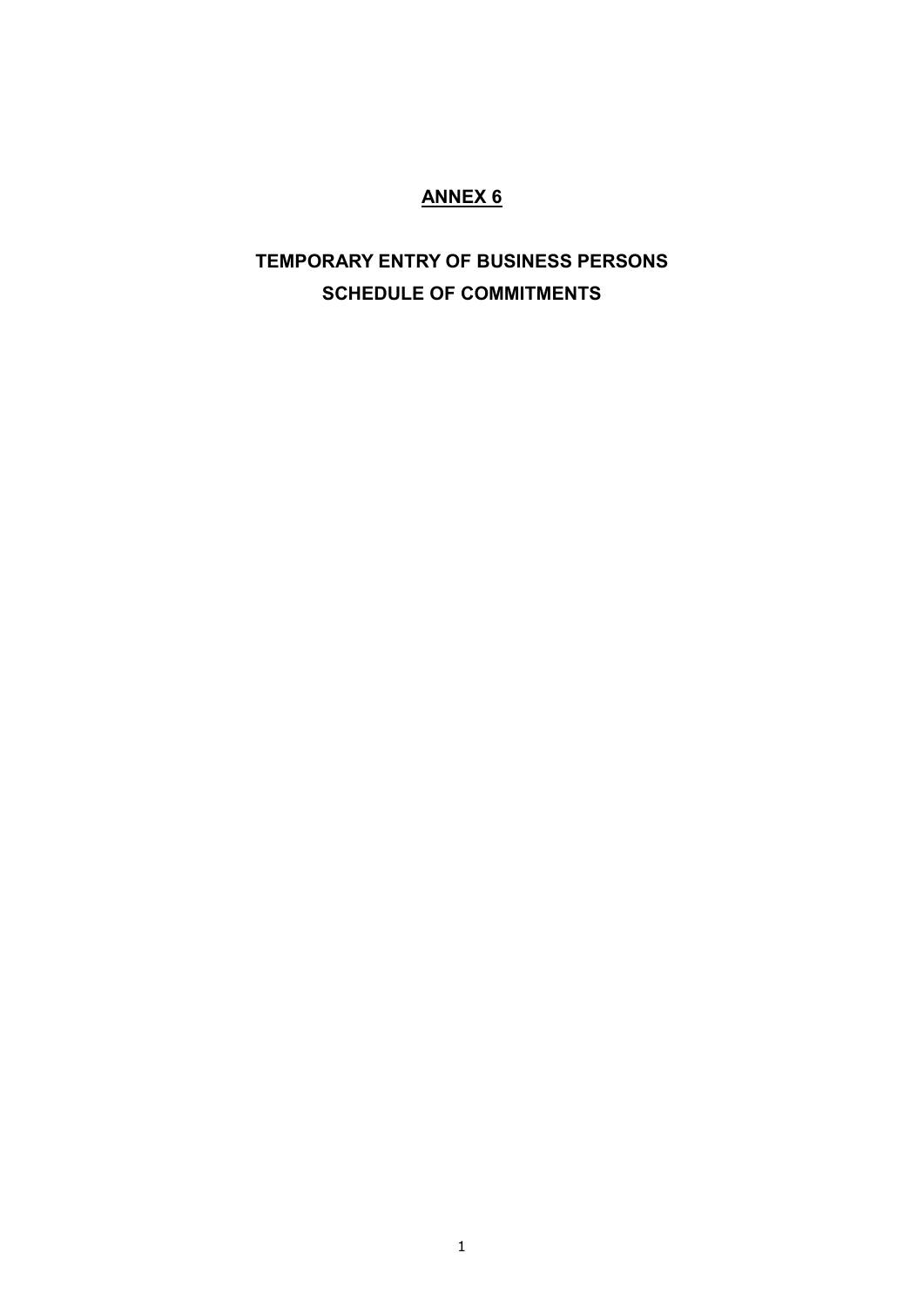## **SCHEDULE OF NEW ZEALAND**

- 1. The following sets out New Zealand's commitments in accordance with Article 5 (Grant of Temporary Entry) of Chapter 14 (Temporary Entry of Business Persons) in respect of the temporary entry of business persons.
- 2. For greater certainty, New Zealand reserves the right to adopt or maintain any measure in respect of the supply of a service by a service supplier of Chinese Taipei through presence of natural persons of Chinese Taipei in New Zealand except as set out in these commitments.

| <b>Entry in the following</b>    | <b>Conditions</b>                   |
|----------------------------------|-------------------------------------|
| categories only                  | (including duration of stay)        |
| <b>Business visitors</b>         | Entry for a period not exceeding in |
| who are seeking temporary entry  | aggregate three months in any       |
| for the purpose of:              | calendar year.                      |
|                                  |                                     |
| (1) attending meetings or        |                                     |
| conferences, or engaging in      |                                     |
| consultations with business      |                                     |
| colleagues;                      |                                     |
|                                  |                                     |
| (2) taking orders or negotiating |                                     |
| contracts for an enterprise      |                                     |
| located in the other Party; or   |                                     |
|                                  |                                     |
| (3) undertaking business         |                                     |
| consultations concerning the     |                                     |
| establishment, expansion or      |                                     |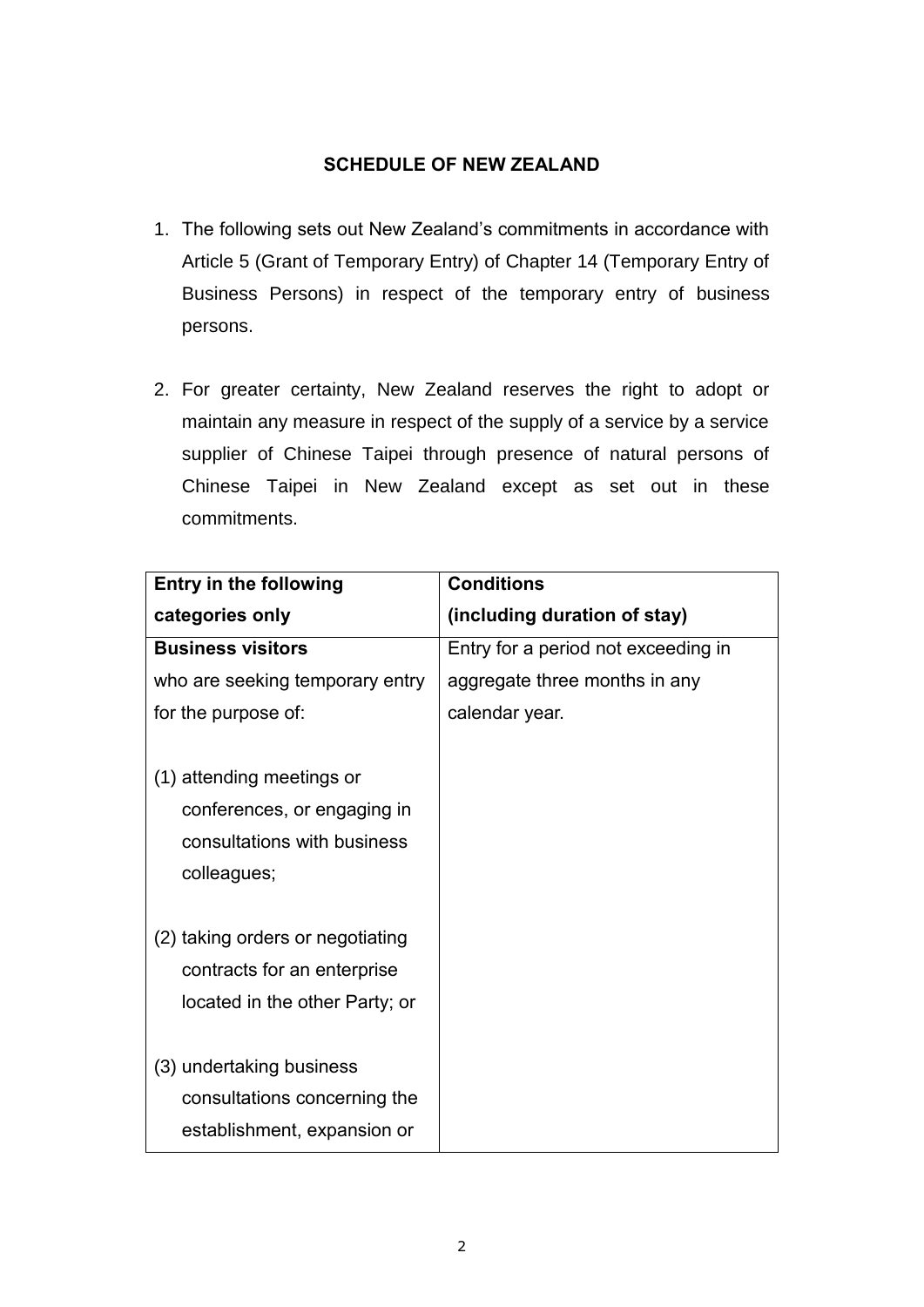| <b>Entry in the following</b>       | <b>Conditions</b>                          |
|-------------------------------------|--------------------------------------------|
| categories only                     | (including duration of stay)               |
| winding up of a business            |                                            |
| enterprise or investment in         |                                            |
| the other Party, or any related     |                                            |
| matter, but not with the            |                                            |
| intention of establishing or        |                                            |
| operating any business on the       |                                            |
| business visitor's own              |                                            |
| account.                            |                                            |
| Intra-corporate transferee          | Senior manager:                            |
| means a senior manager or a         |                                            |
| specialist who is an employee of    | Entry for a period of initial stay up to a |
| a service supplier or investor of a | maximum of three years for senior          |
| Party with a commercial             | managers who have been employed            |
| presence in the Separate            | by their employer for at least 12          |
| Customs Territory of Taiwan,        | months prior to their proposed transfer    |
| Penghu, Kinmen and Matsu.           | to New Zealand.                            |
| senior manager means a              |                                            |
| natural person of Chinese Taipei    | <b>Specialist:</b>                         |
| within an organisation of Chinese   |                                            |
| Taipei who:                         | Entry for a period of initial stay up to a |
| is a senior employee of that<br>(i) | maximum of three years.                    |
| organisation with responsibility    |                                            |
| for the entire organisation's       |                                            |
| operations, or a substantial part   |                                            |
| of it, in the Separate Customs      |                                            |
| Territory of Taiwan, Penghu,        |                                            |
| Kinmen and Matsu;                   |                                            |
|                                     |                                            |
| has proprietary information<br>(ii) |                                            |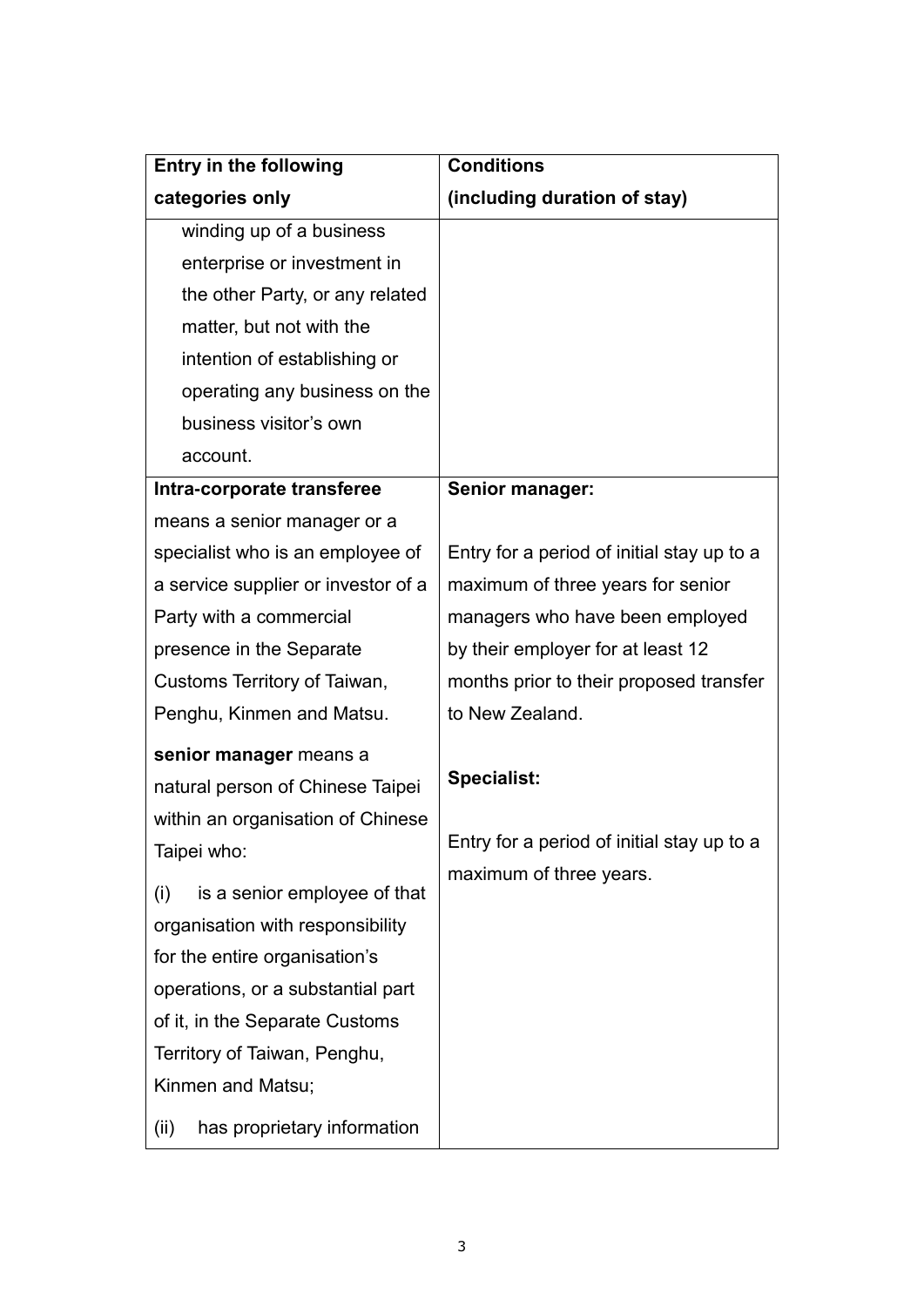| <b>Entry in the following</b>        | <b>Conditions</b>            |
|--------------------------------------|------------------------------|
| categories only                      | (including duration of stay) |
| of the organisation and receives     |                              |
| only general supervision or          |                              |
| direction from higher level          |                              |
| executives or the board of           |                              |
| directors or stockholders of the     |                              |
| organisation; and                    |                              |
| supervises and controls the<br>(iii) |                              |
| work of other supervisory,           |                              |
| professional or managerial           |                              |
| employees. This does not include     |                              |
| a first-line supervisor unless the   |                              |
| employees supervised are             |                              |
| professionals, nor does this         |                              |
| include an employee who              |                              |
| primarily performs tasks             |                              |
| necessary for the provision of the   |                              |
| service or operation of an           |                              |
| investment;                          |                              |
|                                      |                              |
| specialist means a natural           |                              |
| person of Chinese Taipei within      |                              |
| an organisation of Chinese Taipei    |                              |
| who:                                 |                              |
| possesses knowledge at an<br>(i)     |                              |
| advanced level of technical          |                              |
| expertise;                           |                              |
|                                      |                              |
| possesses proprietary<br>(ii)        |                              |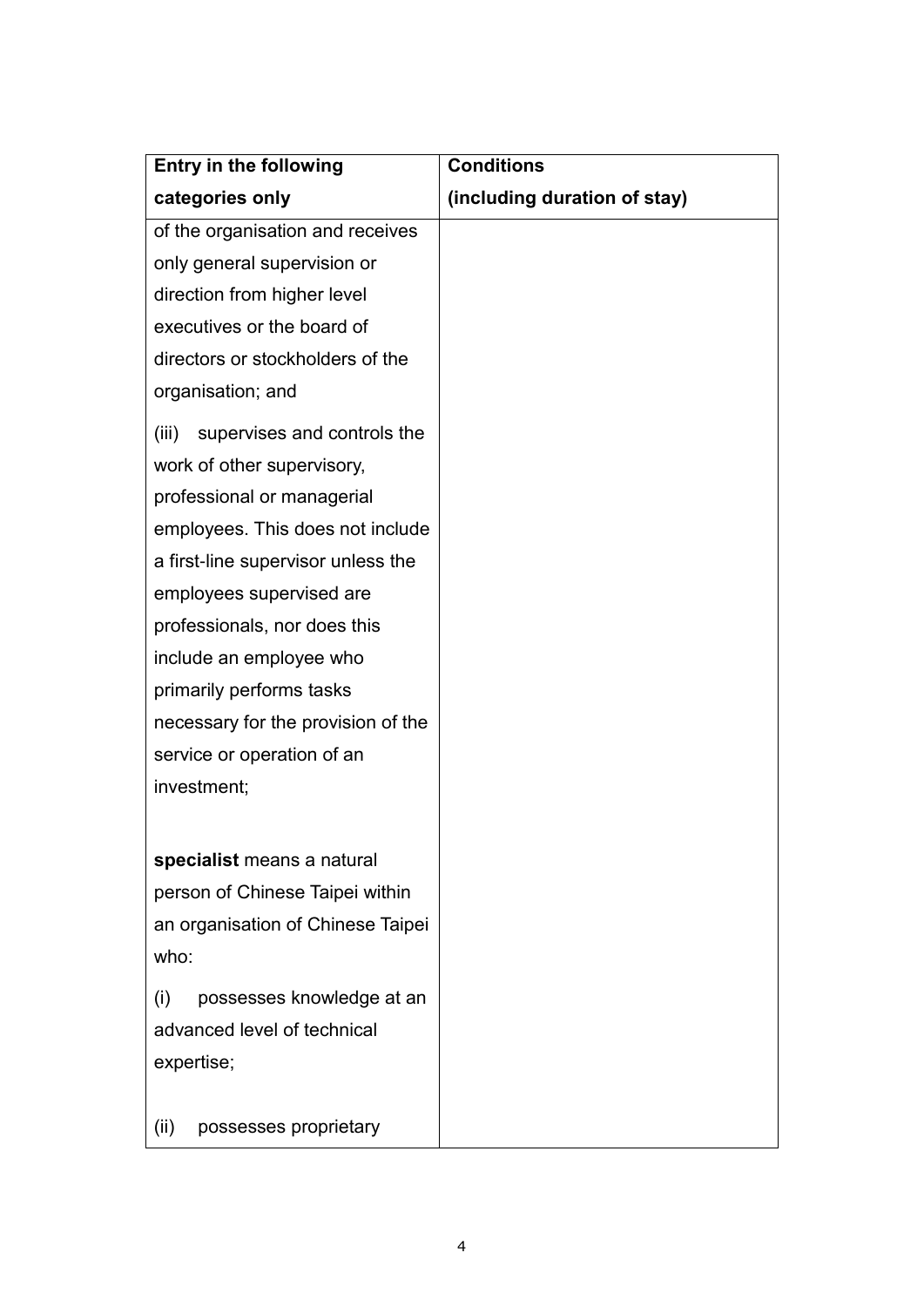| <b>Entry in the following</b>          | <b>Conditions</b>                         |
|----------------------------------------|-------------------------------------------|
| categories only                        | (including duration of stay)              |
| knowledge of the organisation's        |                                           |
| service, research equipment,           |                                           |
| techniques or management; and          |                                           |
|                                        |                                           |
| is essential to the operation<br>(iii) |                                           |
| of the concerned service               |                                           |
| supplier's or investor's               |                                           |
| establishment in the Separate          |                                           |
| Customs Territory of Taiwan,           |                                           |
| Penghu, Kinmen and Matsu.              |                                           |
| <b>Installers or servicers</b>         | Entry for periods not exceeding three     |
|                                        | months in any 12-month period.            |
|                                        |                                           |
| <b>Independent Professional</b>        | Only in respect of the services sectors   |
| means a self-employed services         | set out in New Zealand's Schedule of      |
| supplier working on a contractual      | Specific Commitments in the WTO (as       |
| basis, without a requirement for       | currently set out in GATS/SC/62,          |
| commercial presence, who must          | GATS/SC/62/Suppl.1, and                   |
| have: (i) a qualification resulting    | GATS/SC/62/Suppl.2) and the               |
| from three or more years of            | additional service sectors set out        |
| formal post-secondary school           | below, and subject to economic needs      |
| education leading to a                 | tests, entry for a period of stay up to a |
| recognised degree or diploma;          | maximum of twelve months.                 |
| and (ii) six or more years of          |                                           |
| experience. Both (i) and (ii) must     | <b>BUSINESS SERVICES</b><br>1.            |
| be in the field in which the           |                                           |
| Independent Professionals wish         | <b>Professional Services</b><br>А.        |
| to supply their professional           | Legal services (international<br>a        |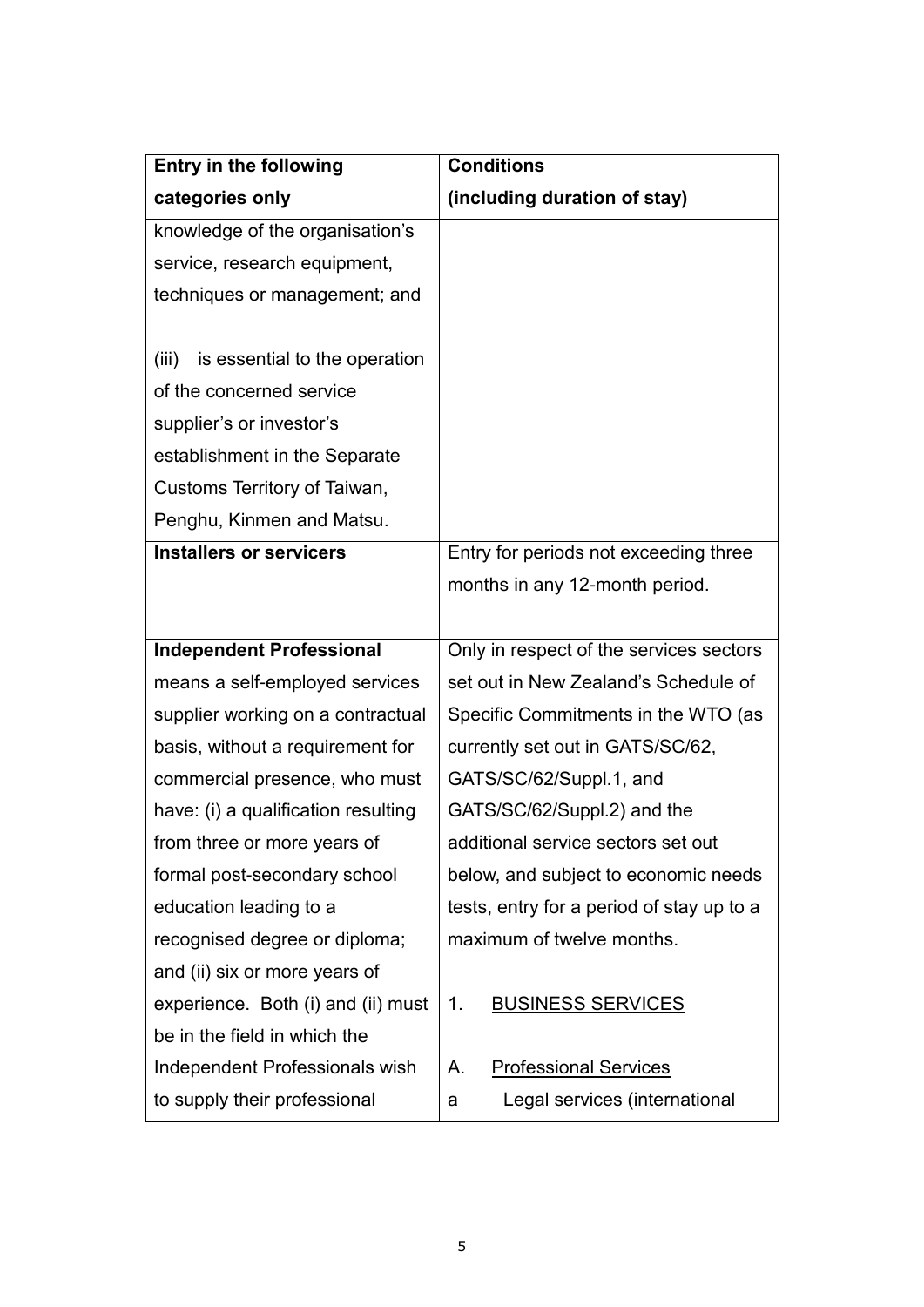| <b>Entry in the following</b> | <b>Conditions</b>                               |  |
|-------------------------------|-------------------------------------------------|--|
| categories only               | (including duration of stay)                    |  |
| services.                     | and foreign law)                                |  |
|                               | $\mathsf{f}$<br>Integrated engineering services |  |
|                               | Consultancy related to urban<br>$\mathsf{g}$    |  |
|                               | planning and landscape                          |  |
|                               | architectural services                          |  |
|                               | В.<br><b>Computer and Related Services</b>      |  |
|                               | Maintenance and repair of office<br>е           |  |
|                               | machinery and equipment                         |  |
|                               | including computers                             |  |
|                               | $\mathsf f$<br><b>Other Computer Services</b>   |  |
|                               |                                                 |  |
|                               | F.<br><b>Other Business Services</b>            |  |
|                               | Management consultancy<br>$\mathbf C$           |  |
|                               | services                                        |  |
|                               | Services related to management<br>d             |  |
|                               | consultancy                                     |  |
|                               | $\mathsf{f}$<br>Services incidental to animal   |  |
|                               | husbandry                                       |  |
|                               | k<br>Placement and supply services              |  |
|                               | of Personnel                                    |  |
|                               | Photographic services<br>р                      |  |
|                               | <b>Convention services</b><br>$\mathbf s$       |  |
|                               | Other (credit reporting,<br>t                   |  |
|                               | collection agency services,                     |  |
|                               | interior design, telephone                      |  |

 $1$  These qualifications must be recognised by the appropriate New Zealand authority where under New Zealand law such recognition is a condition of the provision of that service in New Zealand.

 $\overline{a}$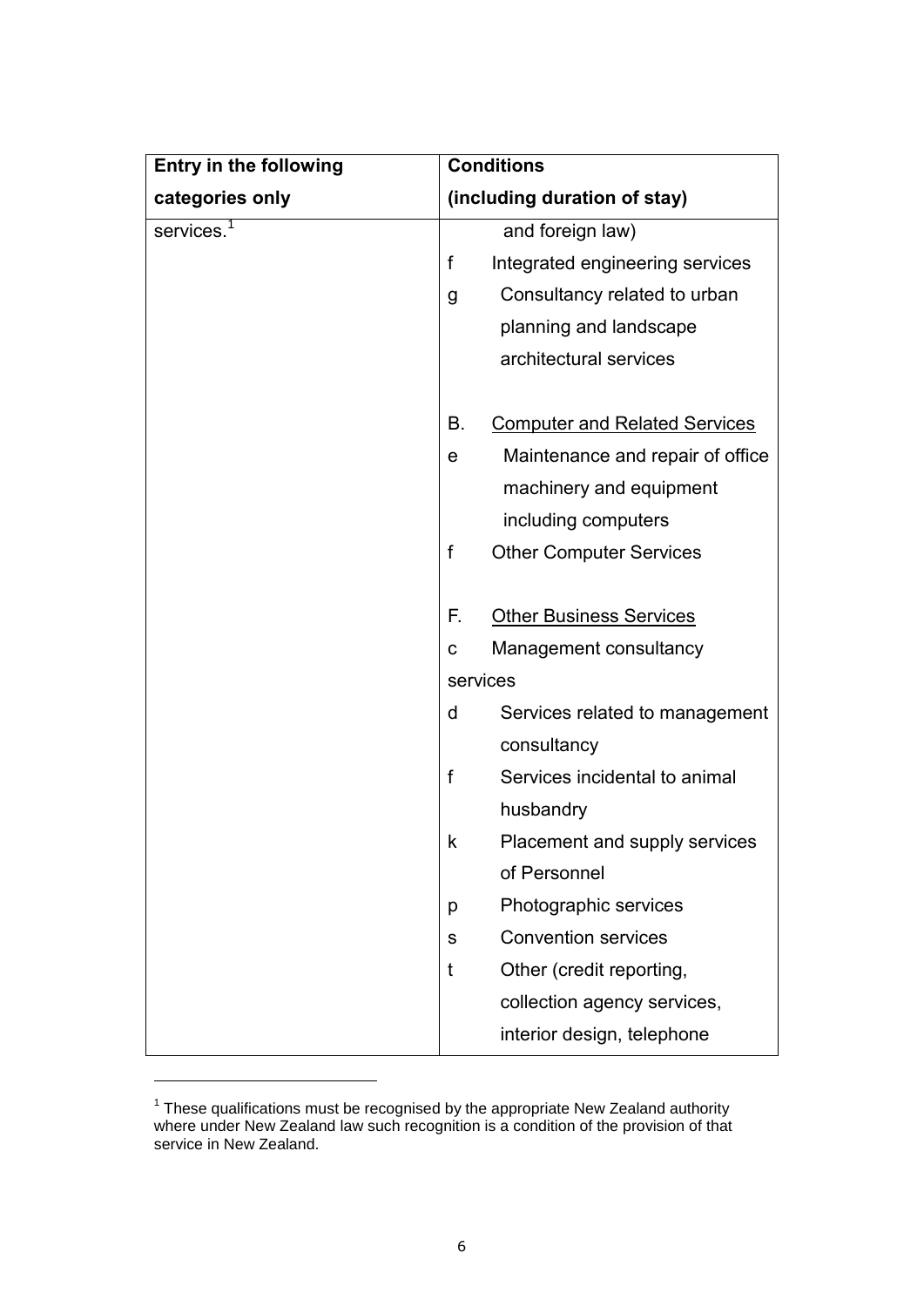| <b>Entry in the following</b> |    | <b>Conditions</b>                      |
|-------------------------------|----|----------------------------------------|
| categories only               |    | (including duration of stay)           |
|                               |    | answering, duplicating services)       |
|                               |    |                                        |
|                               | 5. | <b>EDUCATIONAL SERVICES</b>            |
|                               | Е. | Other education services               |
|                               |    | - Language training provided in        |
|                               |    | private specialist language            |
|                               |    | institutions;                          |
|                               |    | - Tuition in subjects taught at        |
|                               |    | the primary and secondary              |
|                               |    | levels, provided by private            |
|                               |    | specialist institutions operating      |
|                               |    | outside the New Zealand                |
|                               |    | compulsory school system.              |
|                               |    |                                        |
|                               | 6. | <b>ENVIRONMENTAL SERVICES</b>          |
|                               | Α. | <b>Waste Water Management</b>          |
|                               | Β. | <b>Waste Management</b>                |
|                               | C. | <b>Sanitation and similar services</b> |
|                               | D. | Protection of ambient air and          |
|                               |    | climate: consultancy only              |
|                               | Е. | Noise and vibration abatement:         |
|                               |    | consultancy only                       |
|                               | F. | Protection of biodiversity and         |
|                               |    | landscape: consultancy only            |
|                               | G. | Other environmental and                |
|                               |    | ancillary services: consultancy        |
|                               |    | only                                   |
|                               |    |                                        |
|                               |    |                                        |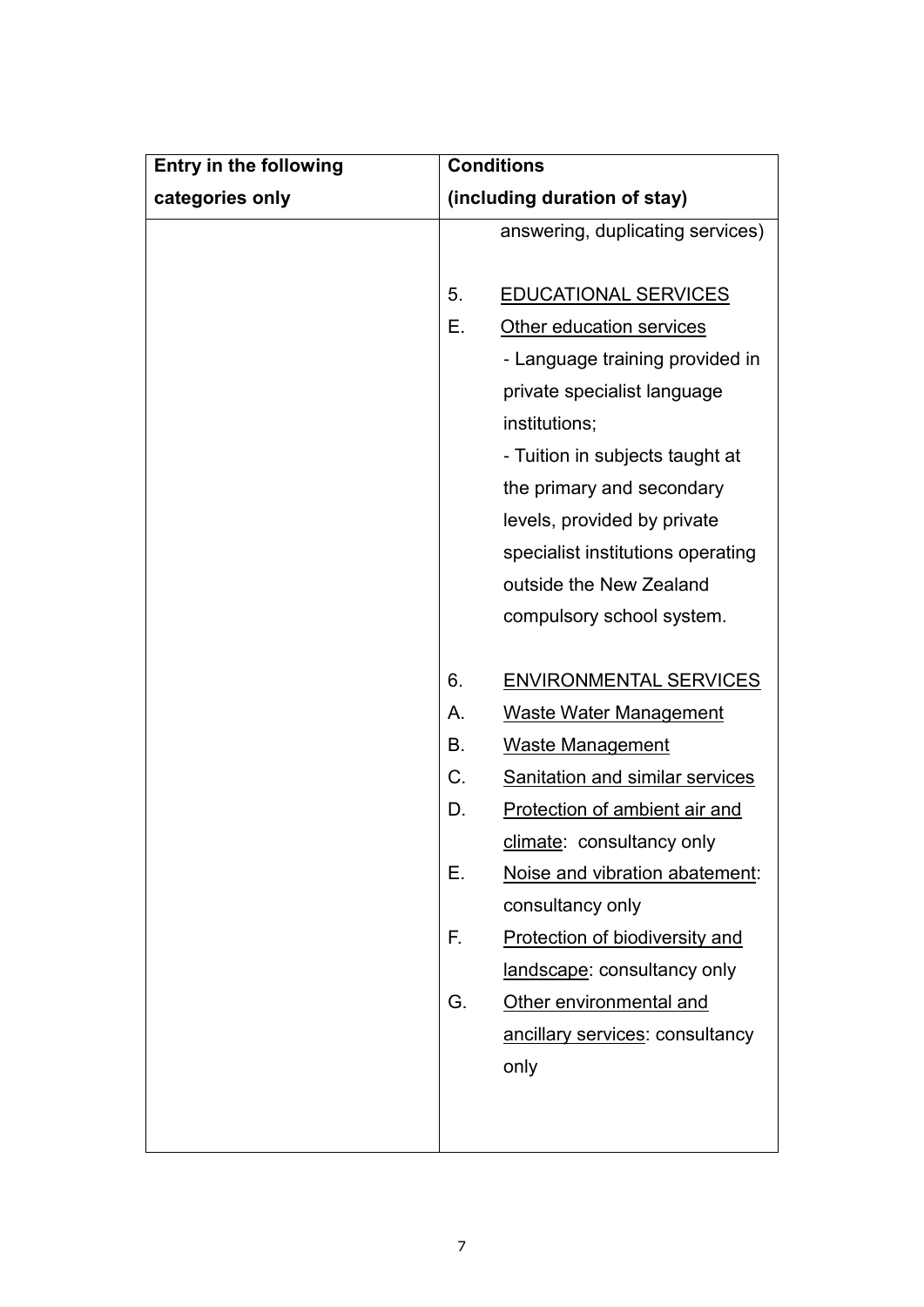- 3. Notwithstanding the commitments set out above, New Zealand reserves the right to adopt or maintain any measure in cases of labour/management disputes, and also with respect to ships' crews.
- 4. With respect to audiovisual services, the New Zealand immigration instructions, authorised under the Immigration Act 2009, stipulates a special procedure for the granting of visas to entertainers, performing artists and associated support personnel for work purposes. To be eligible for a work visa or work permit, such applicants must come within the policy guidelines agreed to between the Minister of Immigration, independent promoters, agents or producers and the relevant performing artists' unions.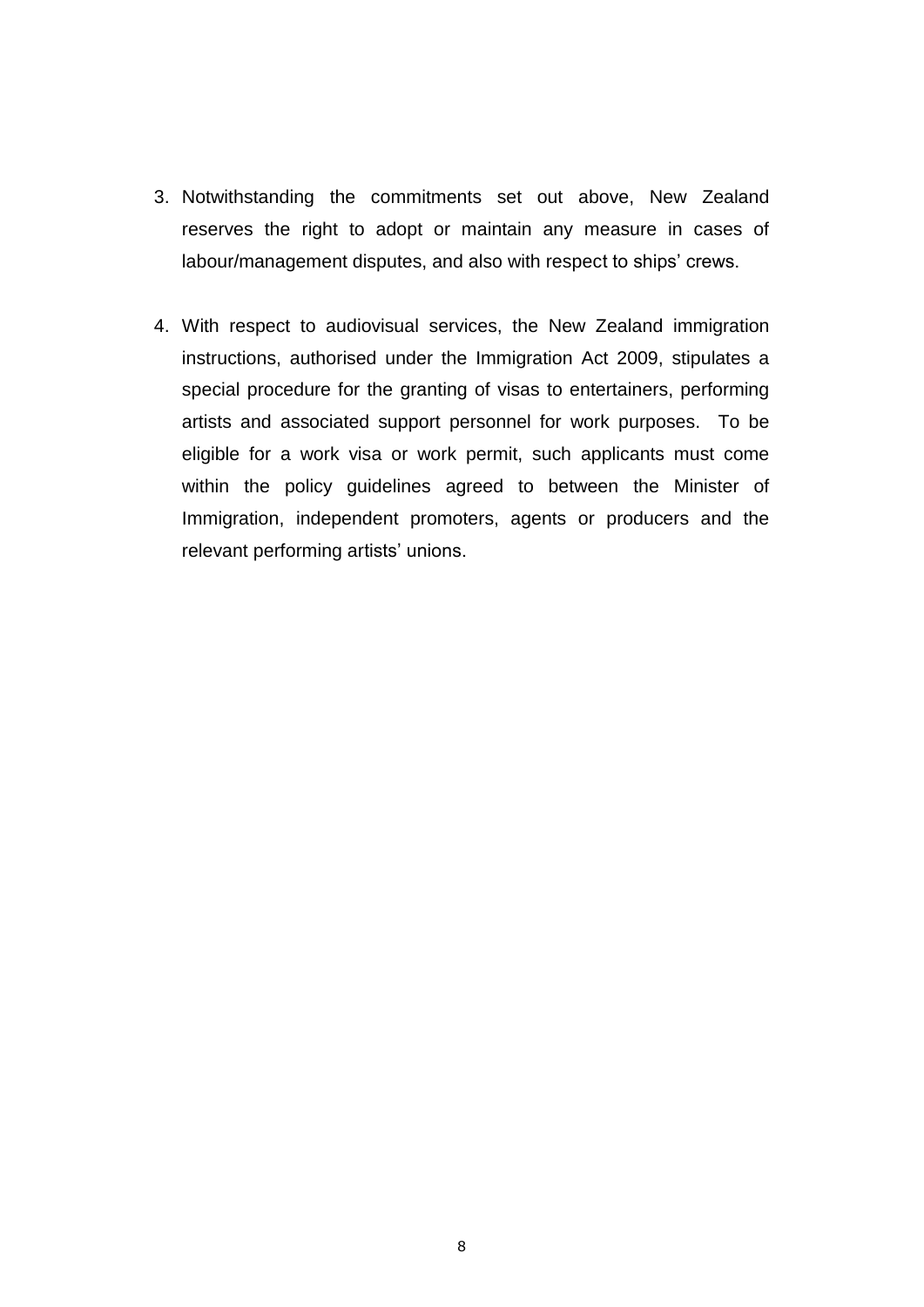## **SCHEDULE OF CHINESE TAIPEI**

- 1. The following sets out Chinese Taipei's commitments in accordance with Article 5 (Grant of Temporary Entry) of Chapter 14 (Temporary Entry of Business Persons) in respect of the temporary entry of business persons.
- 2. For greater certainty, Chinese Taipei reserves the right to adopt or maintain any measure in respect of the supply of a service by a service supplier of New Zealand through presence of natural persons of New Zealand in the Separate Customs Territory of Taiwan, Penghu, Kinmen and Matsu except as set out in these commitments.

| <b>Entry in the following</b>    | <b>Conditions</b>               |
|----------------------------------|---------------------------------|
| categories only                  | (including duration of stay)    |
| <b>Business visitors</b>         | Entry and stay for a period not |
| who are seeking temporary        | exceeding 90 days.              |
| entry for the purpose of:        |                                 |
| (1) attending meetings or        |                                 |
| conferences, or engaging in      |                                 |
| consultations with business      |                                 |
| colleagues;                      |                                 |
| (2) taking orders or negotiating |                                 |
| contracts for an enterprise      |                                 |
| located in the other Party; or   |                                 |
| (3) undertaking business         |                                 |
| consultations concerning the     |                                 |
| establishment, expansion or      |                                 |
| winding up of a business         |                                 |
| enterprise or investment in the  |                                 |
| other Party, or any related      |                                 |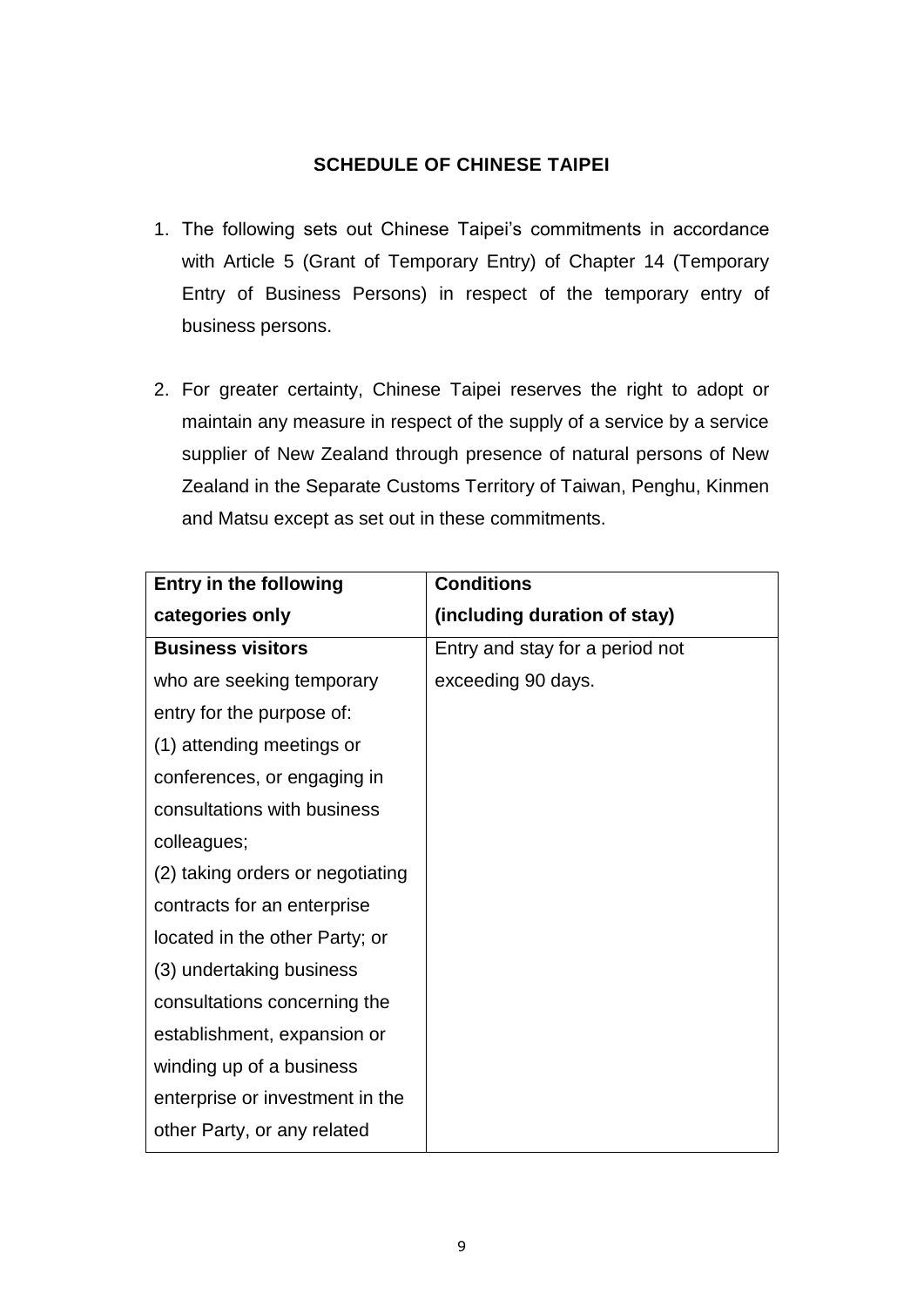| <b>Entry in the following</b>     | <b>Conditions</b>                          |
|-----------------------------------|--------------------------------------------|
| categories only                   | (including duration of stay)               |
| matter, but not with the          |                                            |
| intention of establishing or      |                                            |
| operating any business on the     |                                            |
| business visitor's own account.   |                                            |
| Intra-corporate transferee        | Entry for a period of initial stay up to a |
| means a natural person of New     | maximum of three years that may be         |
| Zealand who has been              | renewed for one-year periods               |
| employed by a juridical person    | indefinitely.                              |
| of New Zealand for a period of    |                                            |
| not less than one year and who    |                                            |
| seeks temporary entry to          |                                            |
| provide services as a             |                                            |
| responsible person, a senior      |                                            |
| manager or a specialist through   |                                            |
| its branch or subsidiary or       |                                            |
| affiliate established in the      |                                            |
| Separate Customs Territory of     |                                            |
| Taiwan, Penghu, Kinmen and        |                                            |
| Matsu.                            |                                            |
| <u>Responsible person:</u>        |                                            |
| Definition: a board director, the |                                            |
| general manager, a branch         |                                            |
| manager or a department head      |                                            |
| appointed by the board with the   |                                            |
| authority to sign for the         |                                            |
| employing entity.                 |                                            |
|                                   |                                            |
| Senior manager:                   |                                            |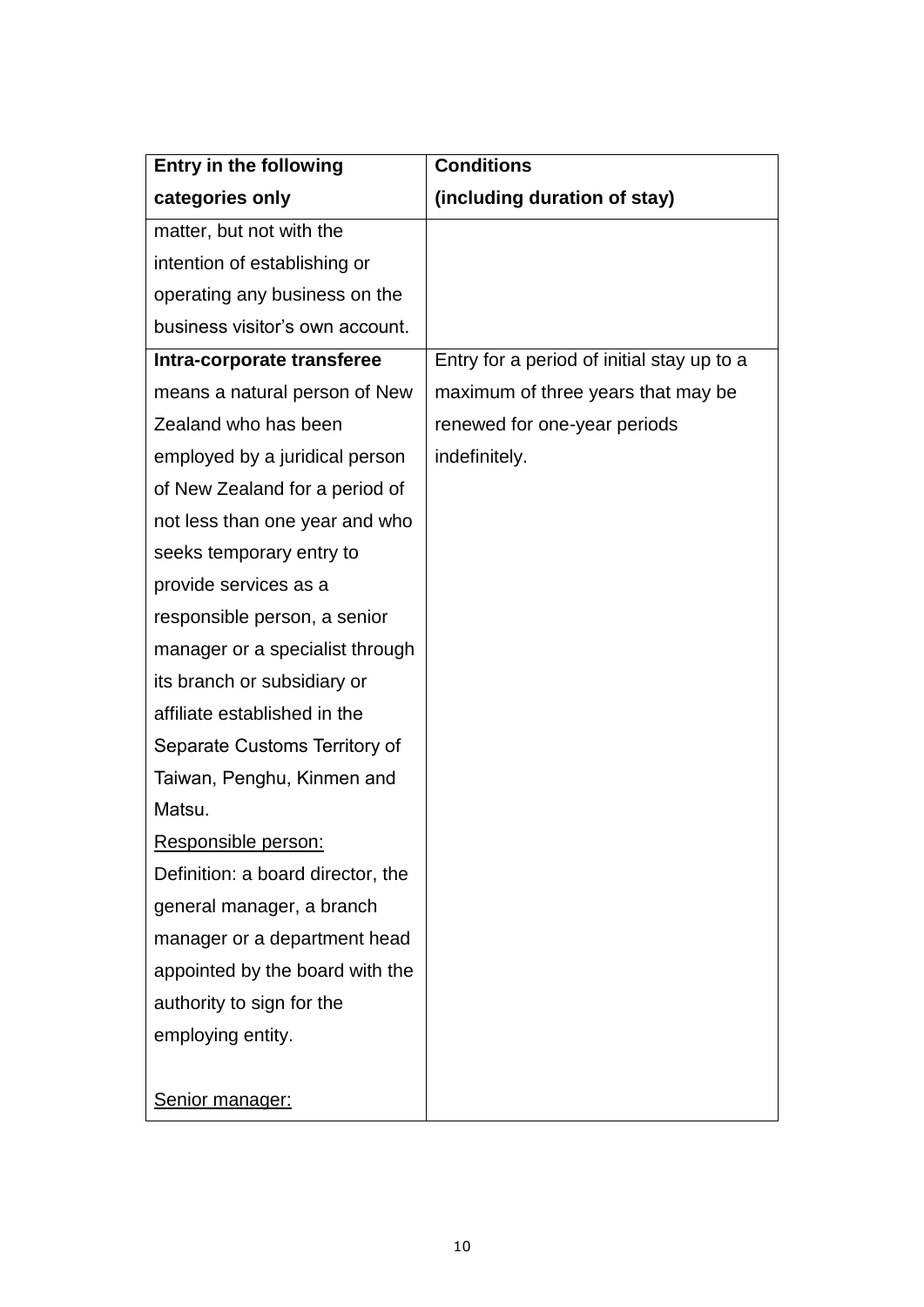| <b>Entry in the following</b>     | <b>Conditions</b>                          |
|-----------------------------------|--------------------------------------------|
| categories only                   | (including duration of stay)               |
| Definition: a head or a           |                                            |
| supervisor who has the            |                                            |
| authority to appoint or remove    |                                            |
| the personnel or to make such     |                                            |
| recommendation, and has the       |                                            |
| power to make decisions over      |                                            |
| the day-to-day operation.         |                                            |
|                                   |                                            |
| Specialist:                       |                                            |
| Definition: a natural person      |                                            |
| within an organization who        |                                            |
| possesses knowledge at an         |                                            |
| advanced level of expertise and   |                                            |
| who possesses proprietary         |                                            |
| knowledge of the organization's   |                                            |
| services, research equipment,     |                                            |
| techniques, or management.        |                                            |
| (Specialists may include, but     |                                            |
| are not limited to, members of    |                                            |
| licensed professions.)            |                                            |
| <b>Installers or servicers</b>    | Entry and stay for a period not            |
|                                   | exceeding 90 days.                         |
| <b>Independent Professional</b>   | In respect of the services sectors set out |
| means                             | in Chinese Taipei's Schedule of Specific   |
| a natural person who is self-     | Commitments in the WTO (as currently       |
| employed with advanced            | set out in GATS/SC/136/Rev.1) and          |
| technical or professional skills, | subject to economic needs tests, entry     |
| without the requirement for a     | and stay for a period not exceeding one    |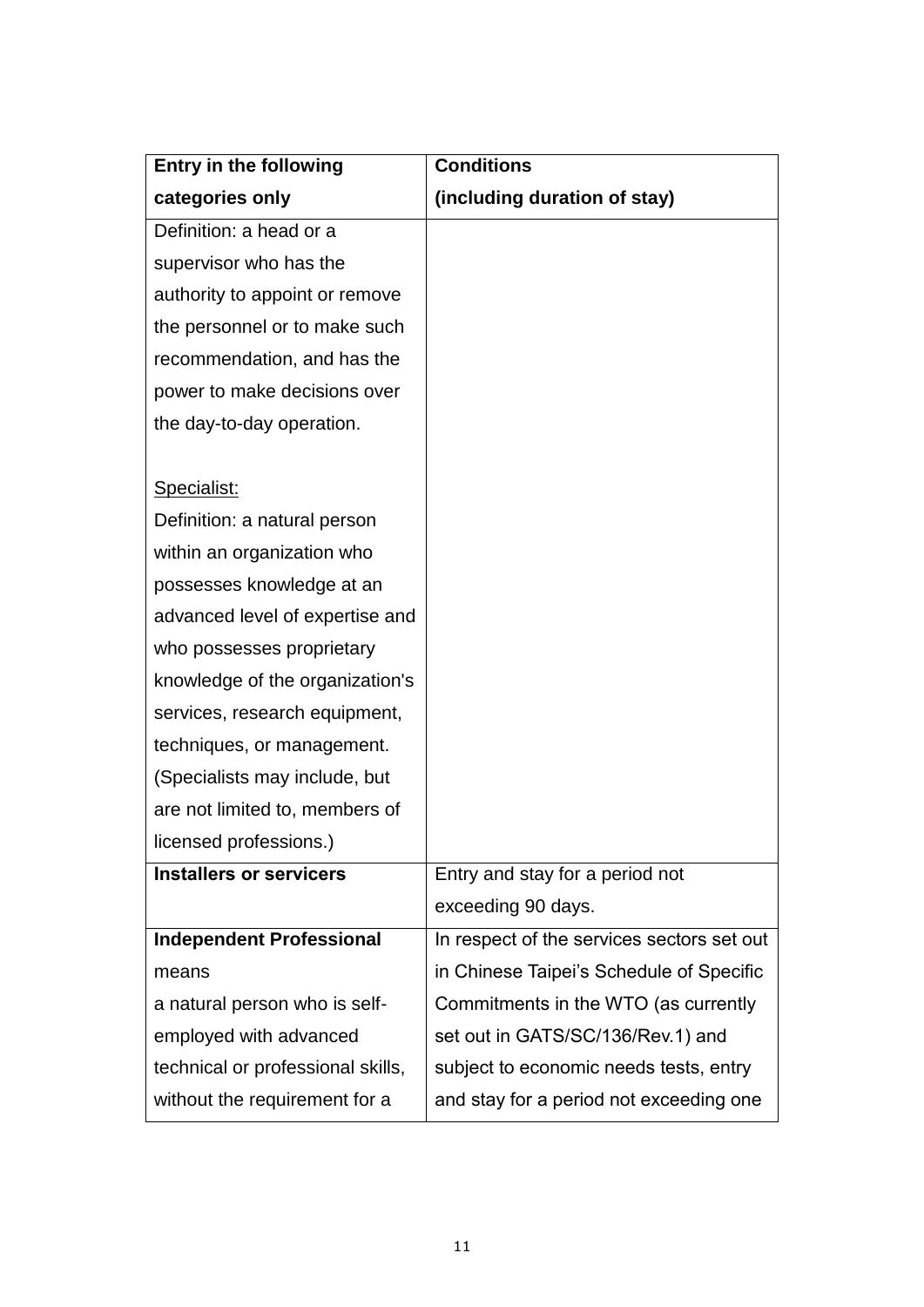| <b>Entry in the following</b>      | <b>Conditions</b>                        |
|------------------------------------|------------------------------------------|
| categories only                    | (including duration of stay)             |
| commercial presence, working       | year.                                    |
| under a valid contract in the      |                                          |
| Separate Customs Territory of      | In addition, a New Zealand licensed      |
| Taiwan, Penghu, Kinmen and         | lawyer is allowed temporary entry and    |
| Matsu.                             | stay for periods, each of no more than   |
|                                    | 30 days in the Separate Customs          |
| An independent professional        | Territory of Taiwan, Penghu, Kinmen      |
| shall meet the requirement of      | and Matsu, for provision of advice on    |
| advanced technical or              | New Zealand law and the practice of      |
| professional skills if he or she   | international law. Such entry is subject |
| meets one of following             | to the economic needs tests.             |
| requirements:                      |                                          |
| <i>i.</i> certificate or operation |                                          |
| qualification required by laws     |                                          |
| or regulations of Chinese          |                                          |
| Taipei;                            |                                          |
| ii. master's degree or bachelor's  |                                          |
| degree with a requirement of       |                                          |
| more than two years working        |                                          |
| experiences in the relevant        |                                          |
| field; or                          |                                          |
| iii. more than five years working  |                                          |
| experiences in the relevant        |                                          |
| field and have demonstrated        |                                          |
| outstanding performances,          |                                          |
| such as presentation of            |                                          |
| diploma, certificate, or           |                                          |
| award.                             |                                          |
|                                    |                                          |